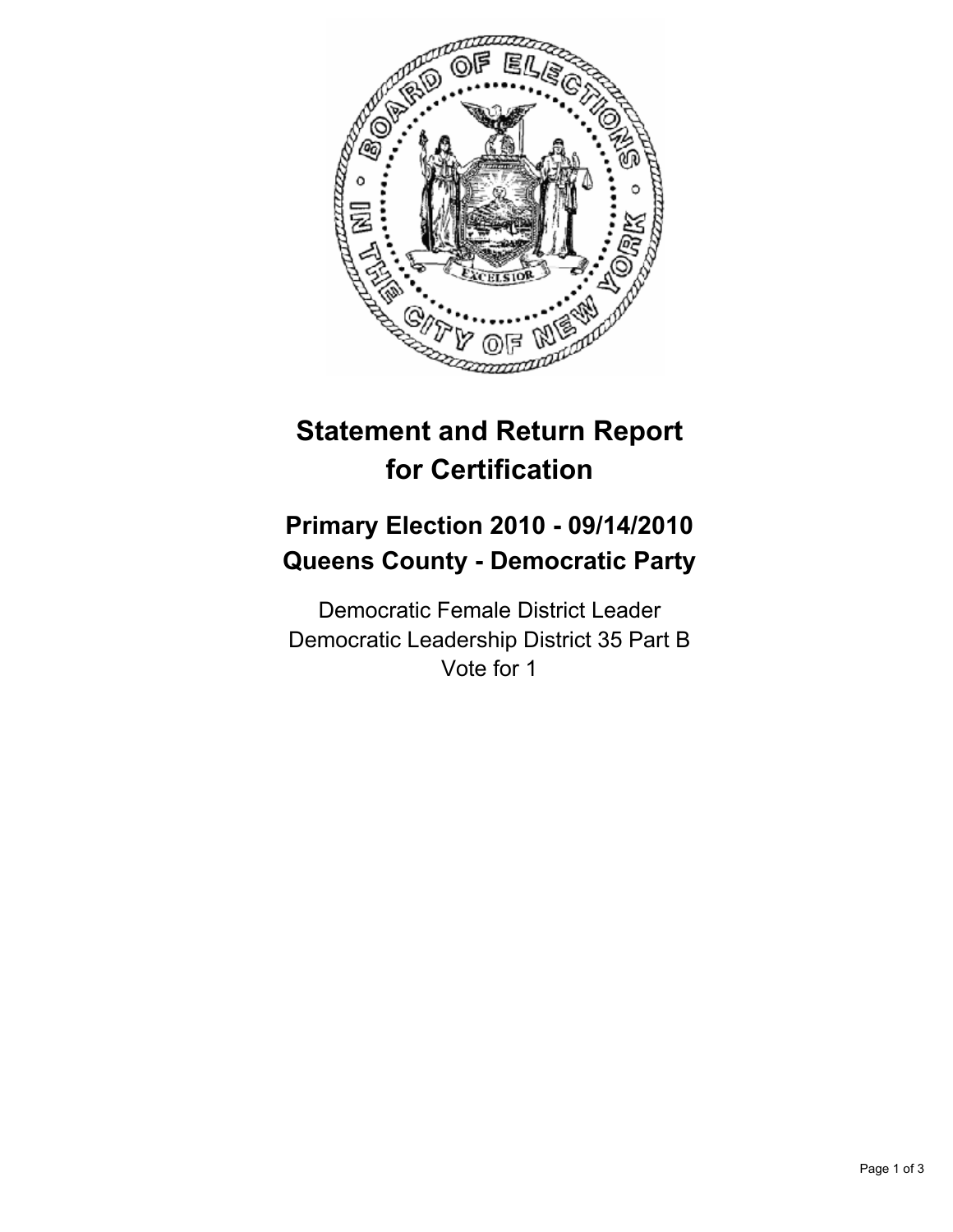

### **Assembly District 35**

| <b>Total Votes</b>            | 1.883 |
|-------------------------------|-------|
| SARAH HERNANDEZDON (WRITE-IN) |       |
| <b>BARBARA J JACKSON</b>      | 1,130 |
| JACQUELINE L EVANS            | 752   |
| AFFIDAVIT                     | 12    |
| ABSENTEE/MILITARY             | 60    |
| <b>EMERGENCY</b>              | 0     |
| PUBLIC COUNTER                | 2,403 |
|                               |       |